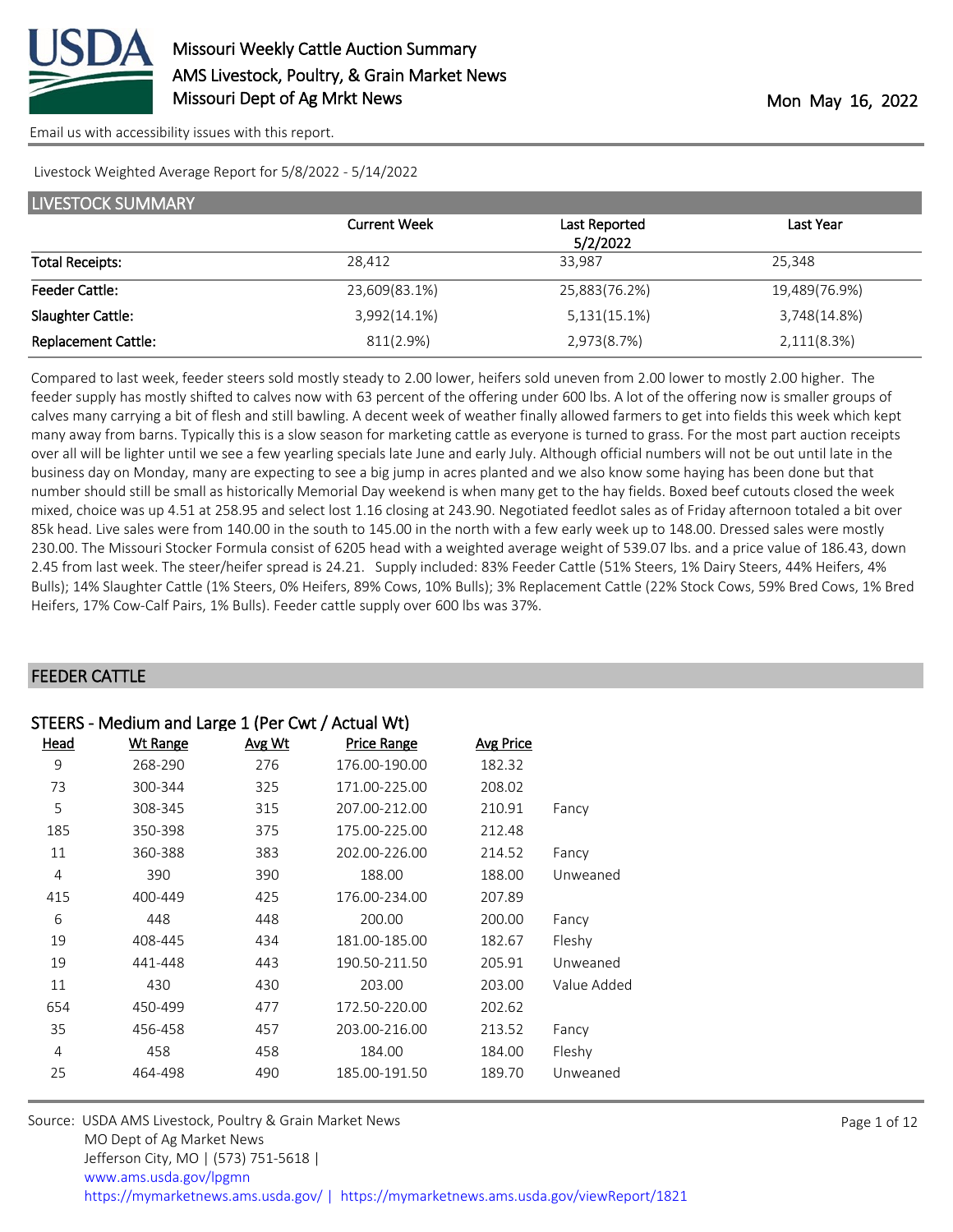

[Email us with accessibility issues with this report.](mailto:mars@ams.usda.gov?subject=508%20issue)

| 14             | 470                                                 | 470           | 191.00             | 191.00           | Value Added  |
|----------------|-----------------------------------------------------|---------------|--------------------|------------------|--------------|
| 1056           | 500-548                                             | 522           | 165.00-212.00      | 194.97           |              |
| 14             | 509-515                                             | 511           | 199.00-208.00      | 201.59           | Fancy        |
| $10$           | 500-542                                             | 517           | 182.00-186.00      | 184.32           | Fleshy       |
| 13             | 501-543                                             | 520           | 204.00-205.00      | 204.52           | Thin Fleshed |
| 89             | 506-541                                             | 524           | 189.50-192.50      | 190.99           | Unweaned     |
| 18             | 510                                                 | 510           | 186.00-196.00      | 191.56           | Value Added  |
| 820            | 550-599                                             | 573           | 154.50-203.00      | 186.87           |              |
| 77             | 555                                                 | 555           | 199.25             | 199.25           | Fancy        |
| 34             | 574-586                                             | 582           | 165.00-170.50      | 168.98           | Fleshy       |
| 37             | 570-595                                             | 586           | 175.00-185.00      | 182.00           | Unweaned     |
| 749            | 600-649                                             | 625           | 164.00-189.25      | 179.20           |              |
| 20             | 606-618                                             | 616           | 181.00-185.00      | 181.79           | Fancy        |
| $\mathsf 9$    | 621-625                                             | 624           | 169.00-173.00      | 171.67           | Fleshy       |
| 31             | 615-638                                             | 621           | 176.00-190.00      | 187.67           | Thin Fleshed |
| 101            | 607-645                                             | 615           | 160.00-174.25      | 170.81           | Unweaned     |
| 131            | 605-635                                             | 625           | 178.25-180.75      | 179.18           | Value Added  |
| 271            | 651-695                                             | 669           | 150.00-186.50      | 174.89           |              |
| 14             | 681                                                 | 681           | 151.00             | 151.00           | Fleshy       |
| 26             | 652-674                                             | 660           | 155.00-161.00      | 158.98           | Unweaned     |
| 625            | 700-747                                             | 728           | 130.00-174.50      | 163.78           |              |
| 274            | 753-797                                             | 771           | 136.00-164.00      | 157.18           |              |
| 84             | 798                                                 | 798           | 151.25             | 151.25           | Fleshy       |
| 211            | 803-848                                             | 822           | 149.50-159.50      | 155.62           |              |
| 141            | 868-878                                             | 873           | 141.25-156.50      | 149.71           |              |
| $\overline{7}$ | 865                                                 | 865           | 138.75             | 138.75           | Fleshy       |
| 25             | 920                                                 | 920           | 142.00             | 142.00           |              |
| 24             | 911                                                 | 911           | 140.00             | 140.00           | Value Added  |
| 39             | 970                                                 | 970           | 143.00             | 143.00           |              |
|                |                                                     |               |                    |                  |              |
|                | STEERS - Medium and Large 1-2 (Per Cwt / Actual Wt) |               |                    |                  |              |
| <b>Head</b>    | <b>Wt Range</b>                                     | <b>Avg Wt</b> | <b>Price Range</b> | <b>Avg Price</b> |              |
| 6              | 270-290                                             | 280           | 177.00-205.00      | 190.50           |              |
| 37             | 300-348                                             | 331           | 185.00-210.00      | 203.03           |              |
| 91             | 350-398                                             | 376           | 165.00-210.00      | 198.46           |              |
| 5              | 385                                                 | 385           | 211.00             | 211.00           | Thin Fleshed |
| 10             | 395                                                 | 395           | 208.00             | 208.00           | Value Added  |
| 232            | 400-448                                             | 428           | 155.00-216.50      | 189.49           |              |
| 6              | 430-432                                             | 431           | 176.50-185.00      | 180.76           | Fleshy       |
| 299            | 450-498                                             | 475           | 160.00-199.00      | 186.20           |              |
| 5              | 494                                                 | 494           | 175.00             | 175.00           | Fleshy       |
| 14             | 453-486                                             | 472           | 188.50-210.00      | 200.11           | Thin Fleshed |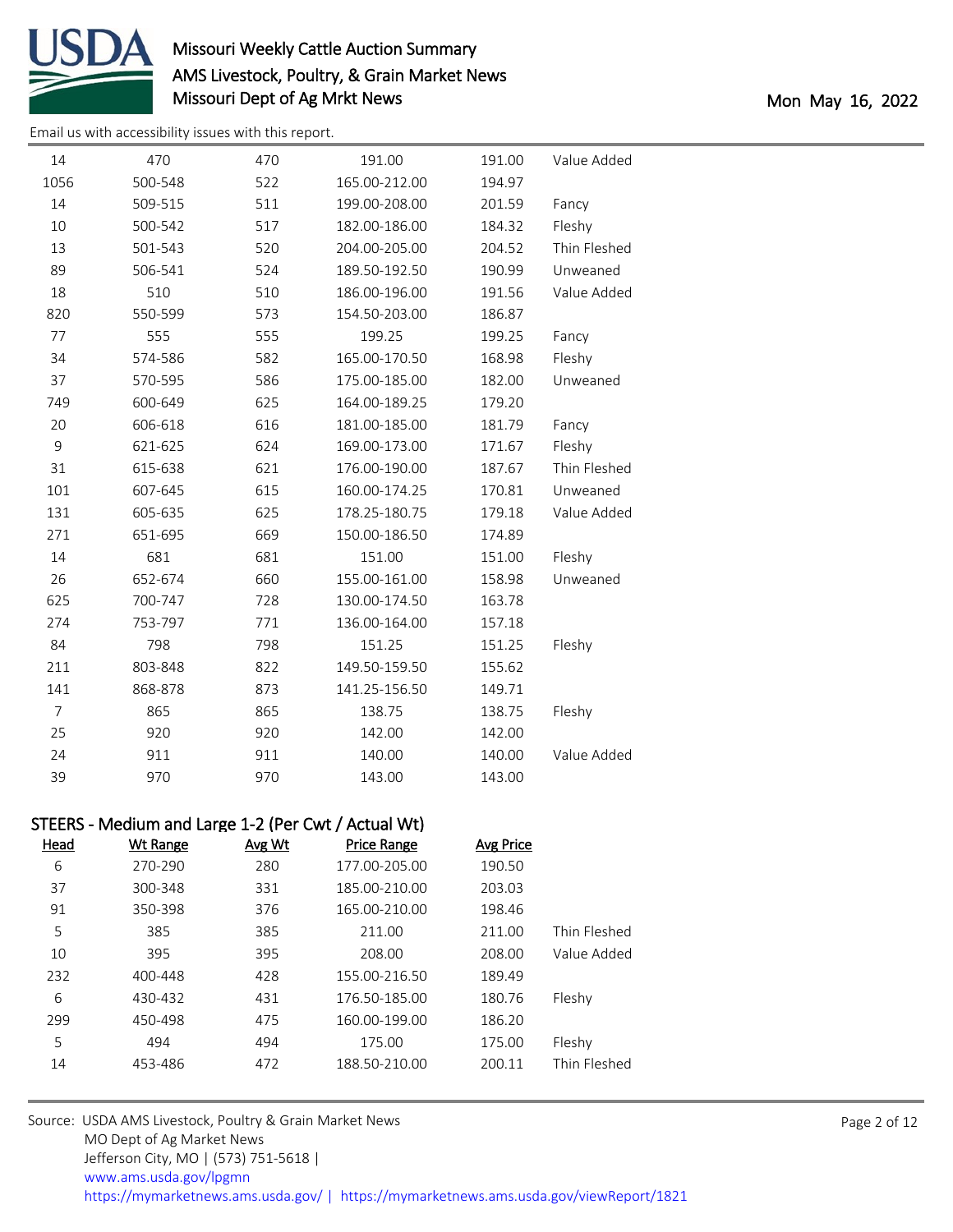

[Email us with accessibility issues with this report.](mailto:mars@ams.usda.gov?subject=508%20issue)

| 22  | 455     | 455 | 194.50        | 194.50 | Value Added  |
|-----|---------|-----|---------------|--------|--------------|
| 332 | 500-548 | 527 | 150.00-192.00 | 178.09 |              |
| 9   | 523     | 523 | 200.00        | 200.00 | Thin Fleshed |
| 452 | 550-599 | 578 | 150.00-185.00 | 173.98 |              |
| 15  | 567-593 | 584 | 154.00-161.00 | 156.24 | Fleshy       |
| 21  | 555     | 555 | 182.00        | 182.00 | Value Added  |
| 334 | 600-648 | 626 | 135.00-183.50 | 163.81 |              |
| 21  | 626-649 | 645 | 156.00-160.00 | 156.74 | Fleshy       |
| 10  | 624     | 624 | 160.00        | 160.00 | Full         |
| 17  | 641     | 641 | 180.00        | 180.00 | Thin Fleshed |
| 5   | 645     | 645 | 155.00        | 155.00 | Unweaned     |
| 204 | 650-698 | 672 | 145.00-171.00 | 159.76 |              |
| 5   | 661     | 661 | 170.00        | 170.00 | Thin Fleshed |
| 153 | 703-746 | 721 | 140.00-167.50 | 156.80 |              |
| 5   | 715     | 715 | 170.00        | 170.00 | Thin Fleshed |
| 13  | 715     | 715 | 157.00        | 157.00 | Unweaned     |
| 127 | 750-797 | 784 | 134.00-156.00 | 148.27 |              |
| 76  | 818-848 | 834 | 138.00-149.00 | 144.09 |              |
| 42  | 852-890 | 872 | 140.00-147.00 | 143.71 |              |
| 9   | 902-904 | 903 | 115.00-120.00 | 118.34 |              |

#### STEERS - Medium and Large 2 (Per Cwt / Actual Wt)

| <u>Head</u> | <b>Wt Range</b> | Avg Wt | <b>Price Range</b> | <b>Avg Price</b> |             |
|-------------|-----------------|--------|--------------------|------------------|-------------|
| 5           | 300             | 300    | 154.00             | 154.00           |             |
| 13          | 356-395         | 375    | 172.50-177.00      | 174.90           |             |
| 20          | 402-445         | 418    | 165.00-174.00      | 170.55           |             |
| 11          | 415             | 415    | 161.00             | 161.00           | Value Added |
| 34          | 450-494         | 471    | 147.00-176.00      | 165.07           |             |
| 13          | 485             | 485    | 166.00             | 166.00           | Value Added |
| 50          | 500-545         | 533    | 149.00-167.50      | 157.72           |             |
| 39          | 555-599         | 578    | 135.00-160.00      | 152.07           |             |
| 50          | 604-649         | 632    | 142.50-155.00      | 148.95           |             |
| 13          | 660-685         | 675    | 130.00-150.00      | 140.44           |             |
| 4           | 733             | 733    | 140.00             | 140.00           |             |
| 9           | 752-760         | 755    | 132.50-139.00      | 136.82           |             |
| 11          | 919-935         | 923    | 123.00-127.00      | 124.10           |             |
|             |                 |        |                    |                  |             |

| Wt Range | Avg Wt | <b>Price Range</b> | <b>Avg Price</b>                                    |
|----------|--------|--------------------|-----------------------------------------------------|
| 613      | 613    | 125.00             | 125.00                                              |
| 796      | 796.   | 125.00             | 125.00                                              |
|          |        |                    | STEERS - Medium and Large 2-3 (Per Cwt / Actual Wt) |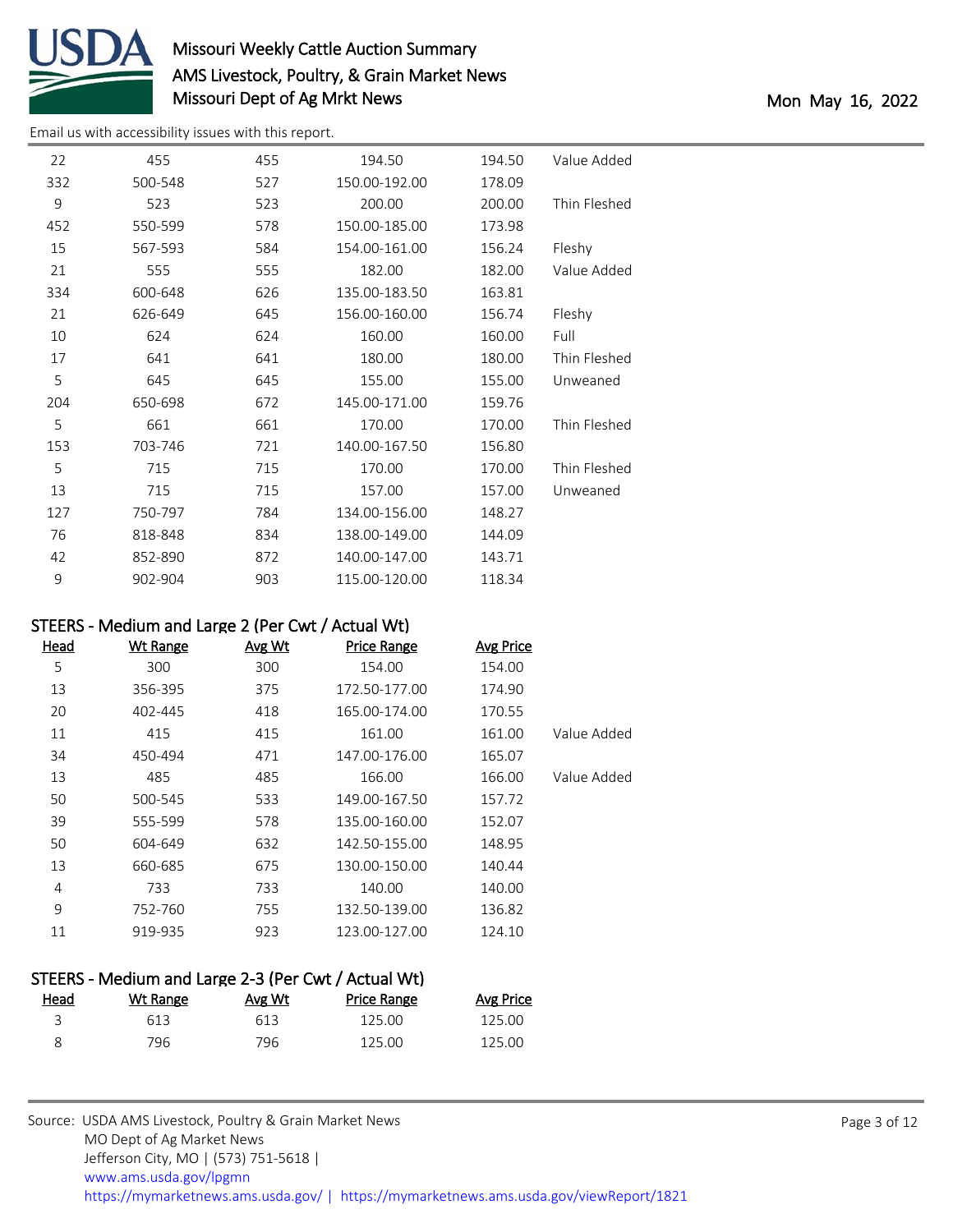

| STEERS - Large 1 (Per Cwt / Actual Wt) |        |                    |           |          |  |  |
|----------------------------------------|--------|--------------------|-----------|----------|--|--|
| Wt Range                               | Avg Wt | <b>Price Range</b> | Avg Price |          |  |  |
| 416                                    | 416    | 200.00             | 200.00    |          |  |  |
| 493                                    | 493    | 191.00             | 191.00    |          |  |  |
| 526-540                                | 528    | 182.00-201.00      | 198.35    |          |  |  |
| 555                                    | 555    | 187.50             | 187.50    | Unweaned |  |  |
| 638                                    | 638    | 155.00             | 155.00    |          |  |  |
| 625                                    | 625    | 175.00             | 175.00    | Unweaned |  |  |
| 767                                    | 767    | 145.75             | 145.75    |          |  |  |
| 1018-1038                              | 1028   | 135.25-137.25      | 136.24    |          |  |  |
|                                        |        |                    |           |          |  |  |

#### STEERS - Large 1-2 (Per Cwt / Actual Wt)

| Head | Wt Range | Avg Wt | <b>Price Range</b> | <b>Avg Price</b> |
|------|----------|--------|--------------------|------------------|
| 9    | 453-466  | 462    | 179.00-182.00      | 181.02           |
| 9    | 505-511  | 508    | 172.00-182.00      | 177.58           |
| 12   | 574-585  | 580    | 158.50-179.00      | 166.95           |
| 3    | 773      | 773    | 146.00             | 146.00           |
| 30   | 970-997  | 977    | 130.00-138.00      | 132.18           |
| ς    | 1046     | 1046   | 131.00             | 131.00           |

#### STEERS - Medium 1 (Per Cwt / Actual Wt)

| Head | Wt Range | Avg Wt | <b>Price Range</b> | <b>Avg Price</b> |
|------|----------|--------|--------------------|------------------|
|      | 328.     | 328    | 176.00             | 176.00           |

#### STEERS - Medium 1-2 (Per Cwt / Actual Wt)

| Head | Wt Range | Avg Wt | Price Range   | Avg Price |
|------|----------|--------|---------------|-----------|
| 5    | 397      | 397    | 185.00        | 185.00    |
| 13   | 435-449  | 442    | 170.00-177.50 | 173.99    |
| 5    | 495      | 495    | 170.00        | 170.00    |
| 8    | 616      | 616    | 150.00        | 150.00    |
| 6    | 669      | 669    | 138.00        | 138.00    |

#### STEERS - Medium 2 (Per Cwt / Actual Wt)

| Head | Wt Range | Avg Wt | Price Range   | Avg Price |
|------|----------|--------|---------------|-----------|
| 21   | 422-440  | 432    | 117.50-160.00 | 143.16    |
| 24   | 451-488  | 471    | 132.50-170.00 | 142.81    |
|      | 532      | 532    | 144.00        | 144.00    |
|      | 620      | 620    | 127.00        | 127.00    |

|      | STEERS - Small and Medium 2 (Per Cwt / Actual Wt) |        |             |           |
|------|---------------------------------------------------|--------|-------------|-----------|
| Head | Wt Range                                          | Avg Wt | Price Range | Avg Price |
| 5    | 346                                               | 346    | 136.00      | 136.00    |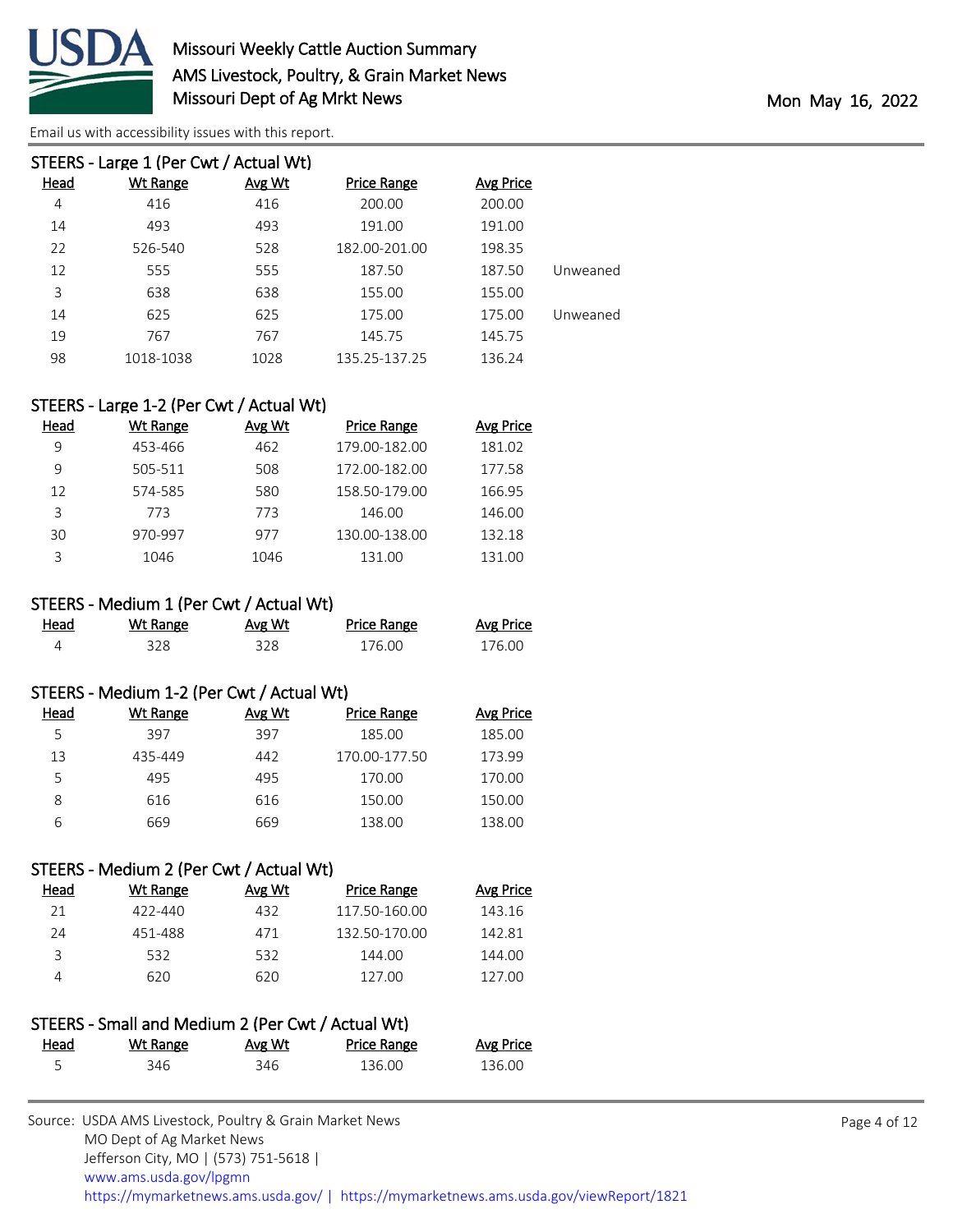

| DAIRY STEERS - Large 3 (Per Cwt / Actual Wt) |          |        |                    |                  |
|----------------------------------------------|----------|--------|--------------------|------------------|
| Head                                         | Wt Range | Avg Wt | <b>Price Range</b> | <b>Avg Price</b> |
| $\mathcal{P}$                                | 423      | 423    | 100.00             | 100.00           |
| 9                                            | 504      | 504    | 116.50             | 116.50           |
| 12                                           | 608      | 608    | 106.00             | 106.00           |
| 58                                           | 754-780  | 770    | 102.00-109.00      | 107.36           |
| 33                                           | 830      | 830    | 117.25             | 117.25           |
| 5                                            | 873      | 873    | 100.00             | 100.00           |
| 19                                           | 934      | 934    | 107.00             | 107.00           |
|                                              |          |        |                    |                  |

#### HEIFERS - Medium and Large 1 (Per Cwt / Actual Wt)

| Head           | <b>Wt Range</b> | Avg Wt | <b>Price Range</b> | <b>Avg Price</b> |              |
|----------------|-----------------|--------|--------------------|------------------|--------------|
| 8              | 255-262         | 259    | 148.00-172.00      | 157.89           |              |
| 3              | 285             | 285    | 190.00             | 190.00           | Fancy        |
| 104            | 305-348         | 333    | 152.00-192.00      | 180.45           |              |
| 19             | 320-325         | 324    | 172.00-199.00      | 193.39           | Fancy        |
| 297            | 350-398         | 380    | 152.00-194.00      | 181.98           |              |
| 714            | 400-449         | 427    | 145.00-189.00      | 174.87           |              |
| 6              | 405             | 405    | 184.00             | 184.00           | Thin Fleshed |
| 3              | 428             | 428    | 169.00             | 169.00           | Unweaned     |
| 31             | 415-445         | 436    | 176.50-181.00      | 178.74           | Value Added  |
| 764            | 450-499         | 479    | 146.00-183.50      | 170.69           |              |
| 4              | 455             | 455    | 188.00             | 188.00           | Fancy        |
| 3              | 485             | 485    | 162.00             | 162.00           | Fleshy       |
| 18             | 470-483         | 472    | 169.00-172.00      | 171.49           | Unweaned     |
| $\overline{7}$ | 494             | 494    | 175.00             | 175.00           | Value Added  |
| 913            | 500-549         | 520    | 144.00-182.25      | 166.54           |              |
| 98             | 500-537         | 523    | 170.00-182.00      | 177.28           | Fancy        |
| 15             | 500-542         | 524    | 151.00-162.50      | 157.42           | Fleshy       |
| 23             | 509-547         | 524    | 159.00-164.00      | 162.10           | Unweaned     |
| 460            | 550-597         | 571    | 140.50-179.00      | 160.30           |              |
| $\mathsf{3}$   | 573             | 573    | 149.50             | 149.50           | Fleshy       |
| 40             | 579             | 579    | 158.00             | 158.00           | Unweaned     |
| 505            | 600-646         | 625    | 132.00-171.00      | 157.53           |              |
| 4              | 619             | 619    | 147.00             | 147.00           | Fleshy       |
| 5              | 644             | 644    | 147.00             | 147.00           | Full         |
| 6              | 648             | 648    | 140.00             | 140.00           | Unweaned     |
| 444            | 650-690         | 671    | 129.00-163.85      | 155.86           |              |
| 6              | 675-687         | 681    | 125.00-126.00      | 125.50           | Fleshy       |
| 8              | 671             | 671    | 145.00             | 145.00           | Unweaned     |
| 378            | 708-748         | 720    | 130.00-160.00      | 153.72           |              |
|                |                 |        |                    |                  |              |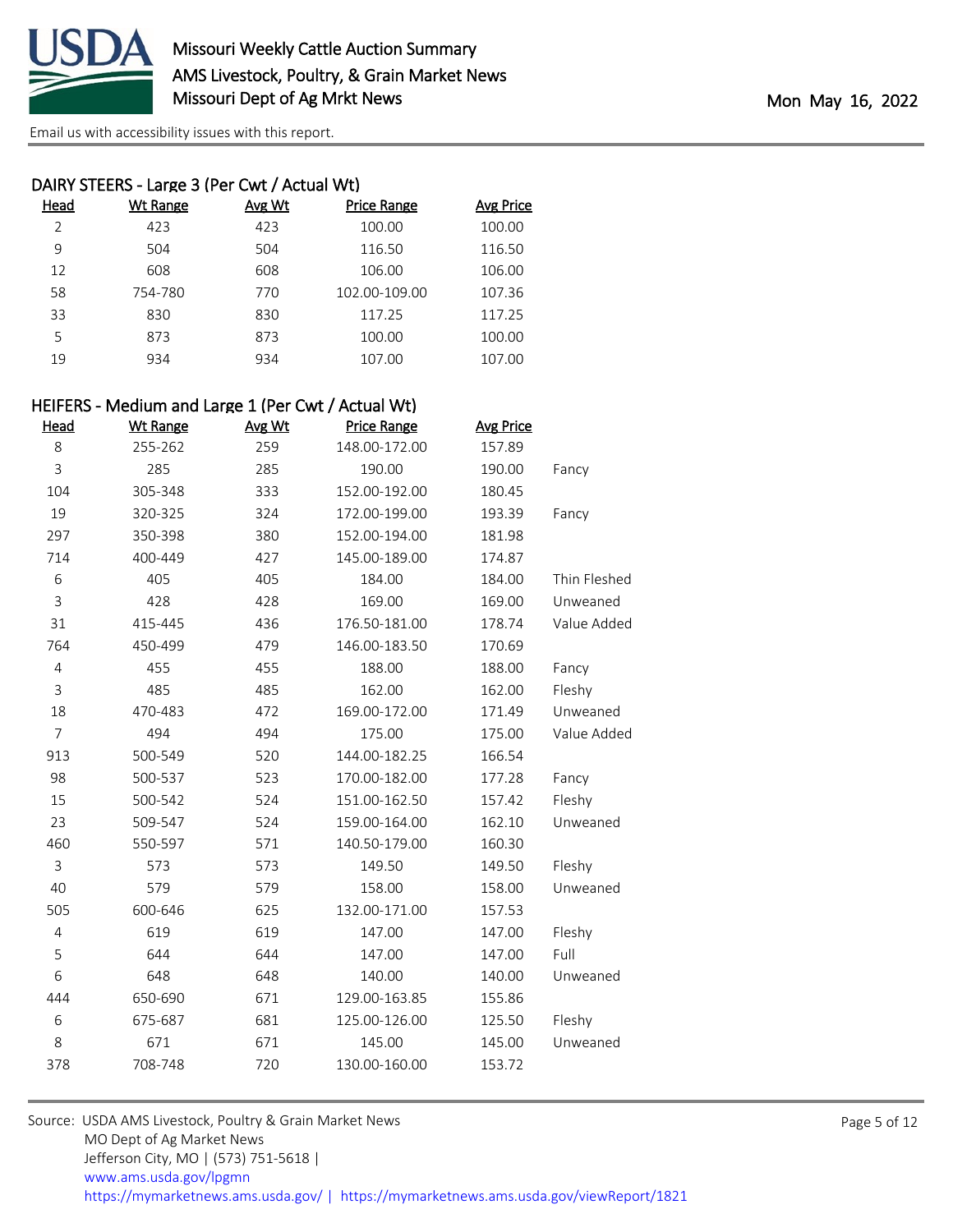

[Email us with accessibility issues with this report.](mailto:mars@ams.usda.gov?subject=508%20issue)

| 10  | 733-739 | 735  | 135.00-142.00 | 137.81 | Fleshy      |
|-----|---------|------|---------------|--------|-------------|
| 125 | 751-799 | 786  | 130.00-147.00 | 142.16 |             |
| 33  | 767     | 767  | 139.75        | 139.75 | Fleshy      |
| 11  | 775     | 775  | 146.50        | 146.50 | Replacement |
| 79  | 805-832 | 811  | 128.00-144.00 | 138.58 |             |
| 13  | 852-885 | 871  | 123.00-136.50 | 131.93 |             |
| 3   | 995     | 995  | 110.00        | 110.00 |             |
|     | 1089    | 1089 | 127.25        | 127.25 | Fleshy      |

| HEIFERS - Medium and Large 1-2 (Per Cwt / Actual Wt) |                 |        |                    |                  |              |
|------------------------------------------------------|-----------------|--------|--------------------|------------------|--------------|
| <b>Head</b>                                          | <b>Wt Range</b> | Avg Wt | <b>Price Range</b> | <b>Avg Price</b> |              |
| 8                                                    | 250-290         | 283    | 150.00-169.00      | 159.72           |              |
| 90                                                   | 300-349         | 335    | 152.50-180.00      | 170.33           |              |
| 116                                                  | 352-399         | 377    | 140.00-178.00      | 164.24           |              |
| 3                                                    | 371             | 371    | 159.00             | 159.00           | Fleshy       |
| 9                                                    | 358             | 358    | 193.00             | 193.00           | Thin Fleshed |
| 267                                                  | 400-449         | 428    | 130.00-179.00      | 162.32           |              |
| 5                                                    | 444             | 444    | 173.00             | 173.00           | Thin Fleshed |
| 8                                                    | 400             | 400    | 178.50             | 178.50           | Value Added  |
| 569                                                  | 450-498         | 476    | 132.00-174.50      | 159.04           |              |
| $\overline{4}$                                       | 450             | 450    | 152.50             | 152.50           | Fleshy       |
| 15                                                   | 462-498         | 476    | 179.00             | 179.00           | Thin Fleshed |
| 20                                                   | 470             | 470    | 172.00             | 172.00           | Value Added  |
| 358                                                  | 500-549         | 529    | 130.00-168.00      | 154.04           |              |
| 8                                                    | 541-543         | 542    | 145.00             | 145.00           | Fleshy       |
| 9                                                    | 514-515         | 514    | 171.00-174.00      | 173.00           | Thin Fleshed |
| 429                                                  | 550-599         | 577    | 127.00-169.00      | 150.15           |              |
| 5                                                    | 556             | 556    | 140.00             | 140.00           | Fleshy       |
| 8                                                    | 573             | 573    | 180.00             | 180.00           | Thin Fleshed |
| 22                                                   | 560             | 560    | 159.00             | 159.00           | Value Added  |
| 286                                                  | 600-647         | 622    | 129.00-161.00      | 147.55           |              |
| 321                                                  | 650-698         | 676    | 125.00-155.00      | 144.05           |              |
| 79                                                   | 700-745         | 723    | 125.00-145.50      | 137.83           |              |
| 86                                                   | 765-796         | 793    | 120.00-143.00      | 136.98           |              |
| $\overline{2}$                                       | 753             | 753    | 125.00             | 125.00           | Fleshy       |
| 23                                                   | 810-827         | 812    | 130.25-138.00      | 131.28           |              |
| 17                                                   | 875-890         | 883    | 117.50-133.50      | 125.30           |              |
| $\overline{2}$                                       | 865             | 865    | 117.00             | 117.00           | Fleshy       |
| $\overline{7}$                                       | 915-940         | 926    | 112.50-127.50      | 121.23           |              |
|                                                      |                 |        |                    |                  |              |

### HEIFERS - Medium and Large 2 (Per Cwt / Actual Wt)

Head Wt Range Avg Wt Price Range Avg Price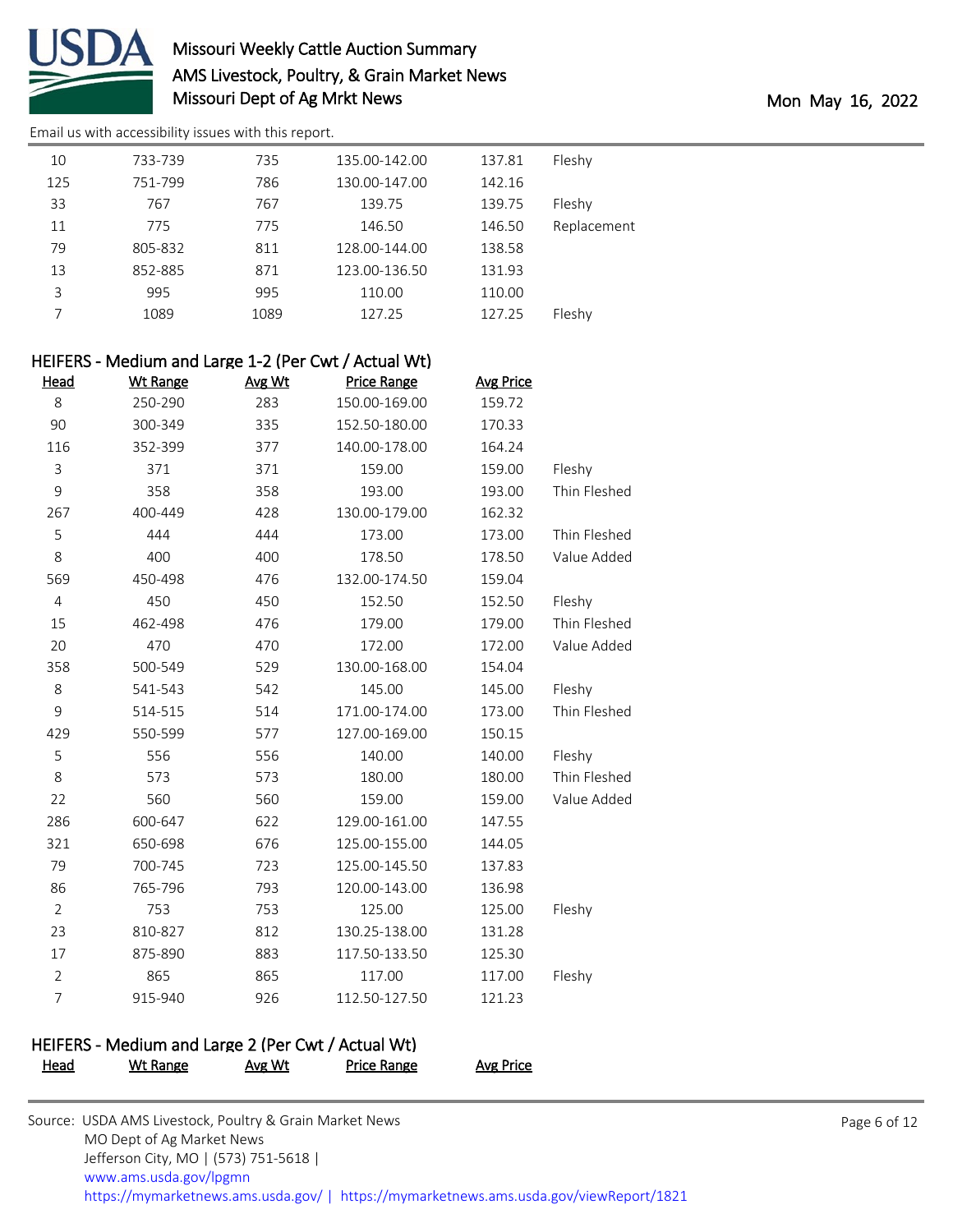

[Email us with accessibility issues with this report.](mailto:mars@ams.usda.gov?subject=508%20issue)

| 4  | 337     | 337 | 150.00        | 150.00 |
|----|---------|-----|---------------|--------|
| 20 | 350-398 | 370 | 135.00-159.00 | 145.42 |
| 5  | 405-447 | 438 | 130.00-145.00 | 142.22 |
| 31 | 454-499 | 486 | 135.00-154.00 | 144.85 |
| 19 | 503-548 | 530 | 138.00-145.00 | 142.18 |
| 33 | 552-595 | 560 | 127.00-145.00 | 140.66 |
| 10 | 616-625 | 617 | 131.00-138.00 | 132.01 |
| 19 | 656     | 656 | 130.00        | 130.00 |
| 7  | 737     | 737 | 120.00        | 120.00 |
| 6  | 791     | 791 | 111.00        | 111.00 |

#### HEIFERS - Large 1 (Per Cwt / Actual Wt)

| <u>Head</u> | Wt Range | Avg Wt | <u>Price Range</u> | Avg Price |
|-------------|----------|--------|--------------------|-----------|
|             | 493      | 493    | 156.00             | 156.00    |

#### HEIFERS - Large 1-2 (Per Cwt / Actual Wt)

| Head | Wt Range | Avg Wt | Price Range   | <b>Avg Price</b> |
|------|----------|--------|---------------|------------------|
| 6    | 380      | 380    | 160.00        | 160.00           |
| 14   | 553-598  | 578    | 146.00-154.00 | 151.64           |
| 114  | 841      | 841    | 109.00        | 109.00           |
| 6    | 885      | 885    | 129.00        | 129.00           |
| 11   | 999      | 999    | 125.00        | 125.00           |

#### HEIFERS - Medium 1 (Per Cwt / Actual Wt)

| Head | Wt Range | Avg Wt | Price Range | Avg Price |
|------|----------|--------|-------------|-----------|
|      | 379      | 329    | 157.00      | 157.00    |

#### HEIFERS - Medium 1-2 (Per Cwt / Actual Wt)

| Head | Wt Range | Avg Wt | Price Range | Avg Price |
|------|----------|--------|-------------|-----------|
| 35   | 396      | 396    | 162.00      | 162.00    |
| 11   | 443      | 443    | 147.50      | 147.50    |
|      | 485      | 485    | 151.00      | 151.00    |
| 4    | 680      | 680    | 139.00      | 139.00    |

#### HEIFERS - Medium 2 (Per Cwt / Actual Wt)

| Head | Wt Range | Avg Wt | <b>Price Range</b> | Avg Price |
|------|----------|--------|--------------------|-----------|
| 11   | 332-349  | 341    | 131.00-140.00      | 136.02    |
| 10   | 365      | 365    | 117.50             | 117.50    |
| 16   | 411-432  | 422    | 131.50-140.00      | 135.64    |
| 20   | 454-493  | 472    | 133.50-144.50      | 138.68    |
| 3    | 600      | 600    | 117.50             | 117.50    |
| ς    | 685-695  | 688    | 117.50-120.00      | 119.16    |
|      |          |        |                    |           |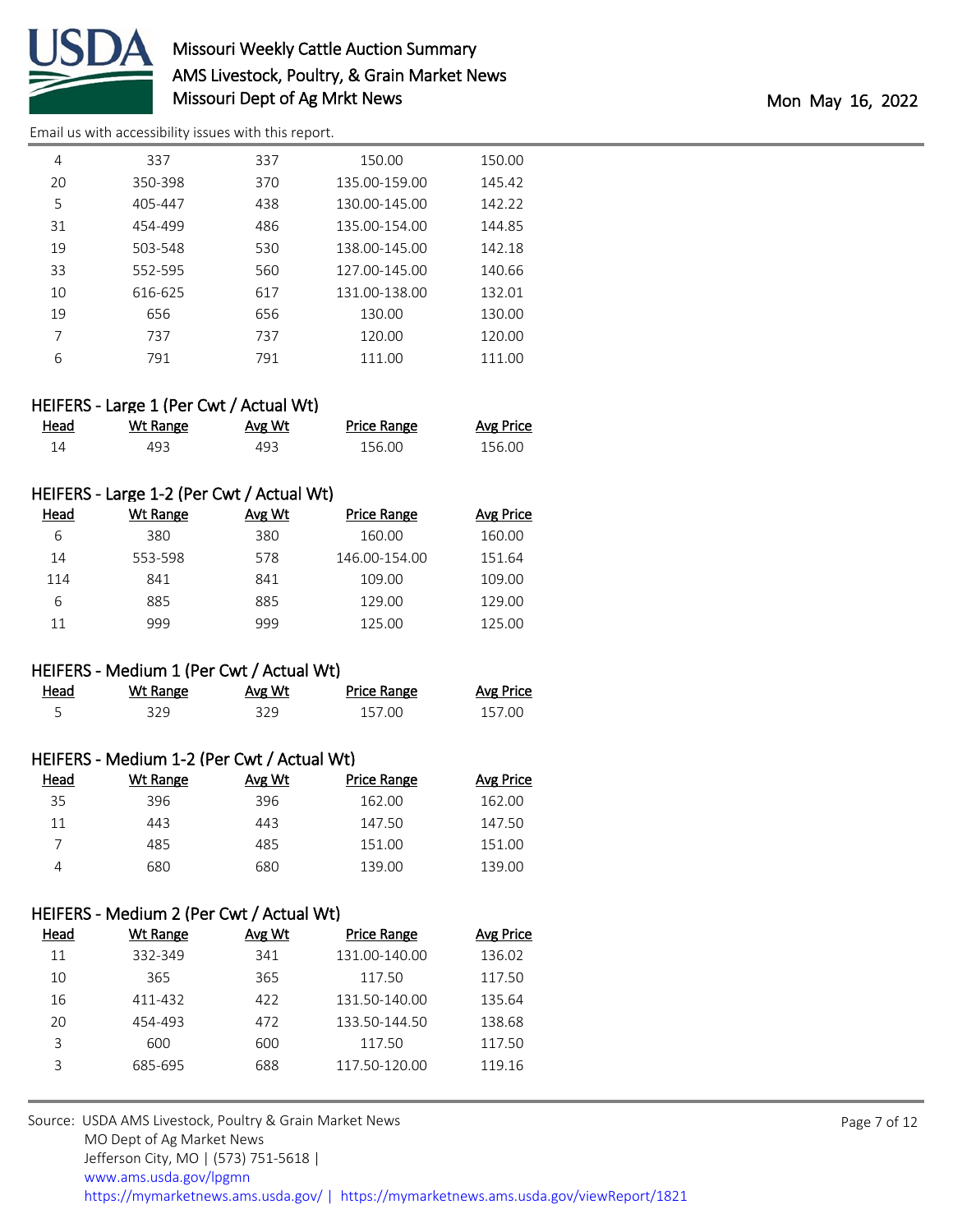

| BULLS - Medium and Large 1 (Per Cwt / Actual Wt) |          |        |                    |                  |  |
|--------------------------------------------------|----------|--------|--------------------|------------------|--|
| Head                                             | Wt Range | Avg Wt | <b>Price Range</b> | <b>Avg Price</b> |  |
| 15                                               | 360-396  | 383    | 175.00-201.00      | 195.70           |  |
| 23                                               | 405-448  | 429    | 150.00-204.00      | 180.92           |  |
| 44                                               | 450-495  | 477    | 150.00-191.50      | 173.33           |  |
| 56                                               | 500-542  | 522    | 146.00-198.00      | 172.36           |  |
| 66                                               | 555-590  | 571    | 145.00-180.00      | 170.51           |  |
| 24                                               | 600-645  | 622    | 140.00-170.00      | 155.72           |  |
| 12                                               | 660-685  | 672    | 132.00-141.00      | 138.14           |  |
| 3                                                | 700      | 700    | 138.00             | 138.00           |  |
| 11                                               | 750-770  | 757    | 126.00-130.00      | 128.35           |  |
| 3                                                | 820      | 820    | 114.00             | 114.00           |  |
|                                                  |          |        |                    |                  |  |

#### BULLS - Medium and Large 1-2 (Per Cwt / Actual Wt)

| <u>Head</u> | <b>Wt Range</b> | Avg Wt | <b>Price Range</b> | <b>Avg Price</b> |              |
|-------------|-----------------|--------|--------------------|------------------|--------------|
| 13          | 350-380         | 359    | 142.00-210.00      | 172.07           |              |
| 35          | 400-446         | 426    | 170.00-199.00      | 180.65           |              |
| 11          | 447             | 447    | 192.00             | 192.00           | Thin Fleshed |
| 82          | 450-498         | 477    | 155.00-191.00      | 171.85           |              |
| 7           | 482             | 482    | 190.00             | 190.00           | Thin Fleshed |
| 103         | 500-545         | 526    | 141.00-172.00      | 161.94           |              |
| 87          | 550-599         | 573    | 138.00-175.00      | 157.10           |              |
| 5           | 568-573         | 570    | 176.00-178.00      | 177.20           | Thin Fleshed |
| 37          | 602-642         | 627    | 147.00-159.00      | 153.80           |              |
| 59          | 650-697         | 668    | 129.50-158.00      | 144.54           |              |
| 36          | 700-747         | 732    | 126.00-147.50      | 136.64           |              |
| 26          | 755-799         | 783    | 100.00-147.00      | 128.97           |              |
| 7           | 813-840         | 825    | 135.00-138.00      | 136.69           |              |
| 3           | 878             | 878    | 125.50             | 125.50           |              |

#### BULLS - Medium and Large 2 (Per Cwt / Actual Wt)

| Head | Wt Range | Avg Wt | <b>Price Range</b> | <b>Avg Price</b> |
|------|----------|--------|--------------------|------------------|
| 4    | 310      | 310    | 176.00             | 176.00           |
| 4    | 400-445  | 419    | 165.00-169.00      | 167.70           |
| 14   | 459-496  | 484    | 156.00-165.00      | 159.60           |
| 3    | 560      | 560    | 140.00             | 140.00           |
| 3    | 775      | 775    | 117.50             | 117.50           |
| ς    | 967      | 967    | 102.50             | 102.50           |
|      |          |        |                    |                  |

#### BULLS - Medium 2 (Per Cwt / Actual Wt)

| Head | Wt Range | Avg Wt | Price Range | <b>Avg Price</b> |
|------|----------|--------|-------------|------------------|
|------|----------|--------|-------------|------------------|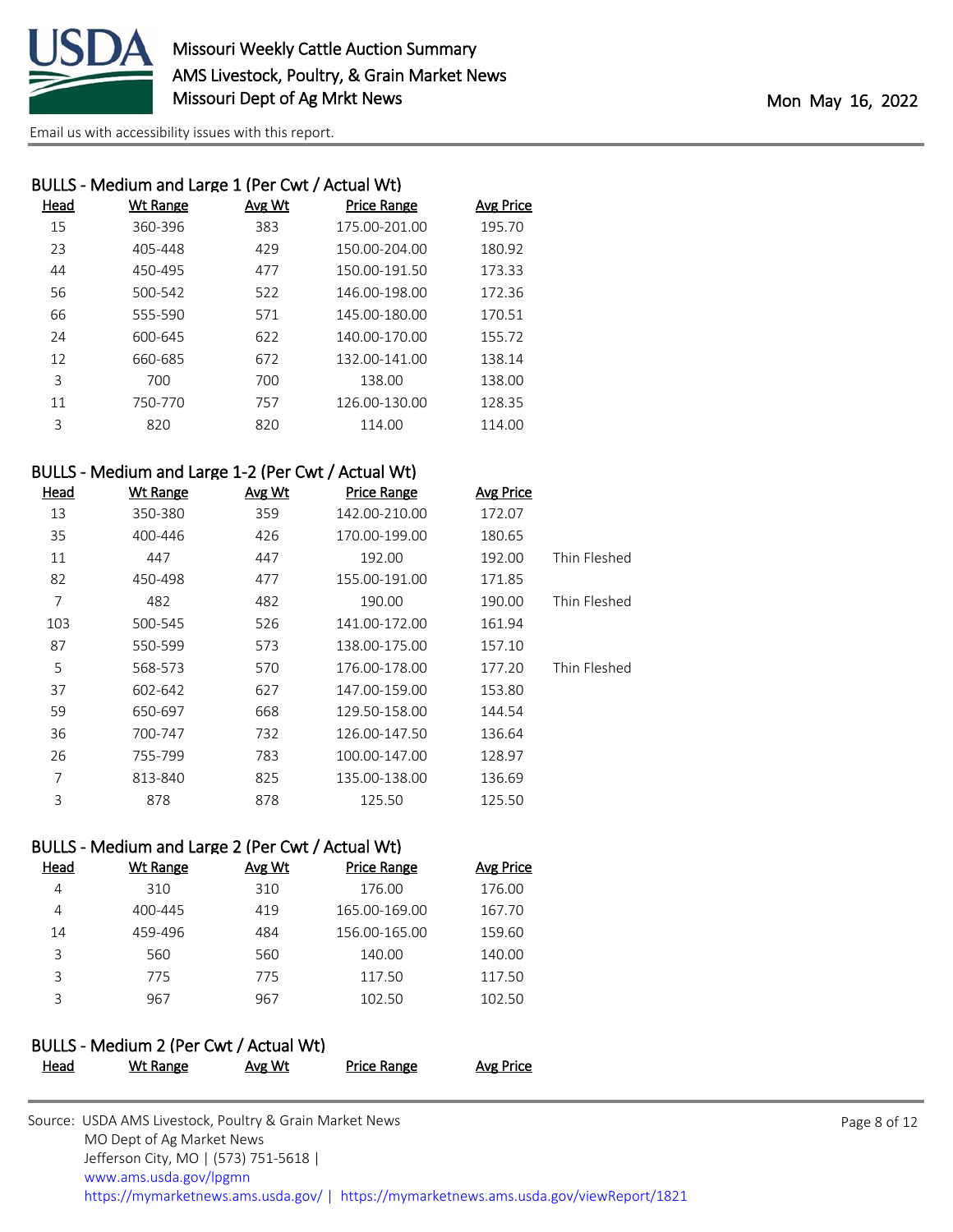

[Email us with accessibility issues with this report.](mailto:mars@ams.usda.gov?subject=508%20issue)

| 871 | 871 | 105.00 | 105.00 |  |
|-----|-----|--------|--------|--|
| 498 | 498 | 145.00 | 145.00 |  |
| 351 | 351 | 140.00 | 140.00 |  |

#### SLAUGHTER CATTLE

|                | STEERS - Choice 2-3 (Per Cwt / Actual Wt)             |        |                                                   |                  |                 |
|----------------|-------------------------------------------------------|--------|---------------------------------------------------|------------------|-----------------|
| <b>Head</b>    | <b>Wt Range</b>                                       | Avg Wt | <b>Price Range</b>                                | <b>Avg Price</b> | <b>Dressing</b> |
| $\overline{2}$ | 1230                                                  | 1230   | 141.50                                            | 141.50           | Average         |
|                |                                                       |        |                                                   |                  |                 |
|                | STEERS - Select and Choice 1-3 (Per Cwt / Actual Wt)  |        |                                                   |                  |                 |
| <b>Head</b>    | <b>Wt Range</b>                                       | Avg Wt | <b>Price Range</b>                                | <b>Avg Price</b> | <b>Dressing</b> |
| 16             | 1270-1420                                             | 1363   | 141.00-142.50                                     | 141.64           | Average         |
|                |                                                       |        |                                                   |                  |                 |
|                | STEERS - Select and Choice 2-3 (Per Cwt / Actual Wt)  |        |                                                   |                  |                 |
| <u>Head</u>    | <b>Wt Range</b>                                       | Avg Wt | <b>Price Range</b>                                | <b>Avg Price</b> | <b>Dressing</b> |
| 5              | 1165-1305                                             | 1197   | 138.00-139.50                                     | 138.98           | Average         |
|                |                                                       |        |                                                   |                  |                 |
|                | HEIFERS - Choice 2-3 (Per Cwt / Actual Wt)            |        |                                                   |                  |                 |
| Head           | <b>Wt Range</b>                                       | Avg Wt | <b>Price Range</b>                                | <b>Avg Price</b> | <b>Dressing</b> |
| 3              | 1110-1255                                             | 1192   | 141.00-148.00                                     | 144.92           | Average         |
|                |                                                       |        |                                                   |                  |                 |
|                | HEIFERS - Select and Choice 2-3 (Per Cwt / Actual Wt) |        |                                                   |                  |                 |
| <u>Head</u>    | <b>Wt Range</b>                                       | Avg Wt | <b>Price Range</b>                                | <b>Avg Price</b> | <b>Dressing</b> |
| 1              | 1255                                                  | 1255   | 139.00                                            | 139.00           | Average         |
|                |                                                       |        |                                                   |                  |                 |
|                | HEIFERS - Select 1-2 (Per Cwt / Actual Wt)            |        |                                                   |                  |                 |
| <u>Head</u>    | Wt Range                                              | Avg Wt | <b>Price Range</b>                                | <b>Avg Price</b> | <b>Dressing</b> |
| 5              | 1065-1275                                             | 1158   | 131.00-137.00                                     | 134.86           |                 |
|                |                                                       |        |                                                   |                  | Average         |
|                |                                                       |        |                                                   |                  |                 |
|                | HEIFERS - Select 2-3 (Per Cwt / Actual Wt)            |        |                                                   |                  |                 |
| Head           | <b>Wt Range</b>                                       | Avg Wt | <b>Price Range</b>                                | <b>Avg Price</b> | <b>Dressing</b> |
| 2              | 1143                                                  | 1143   | 128.00                                            | 128.00           | Average         |
|                |                                                       |        |                                                   |                  |                 |
|                |                                                       |        | COWS - Premium White 65-75% (Per Cwt / Actual Wt) |                  |                 |
| <u>Head</u>    | <b>Wt Range</b>                                       | Avg Wt | <b>Price Range</b>                                | <b>Avg Price</b> | <b>Dressing</b> |
| $\overline{2}$ | 1620-1885                                             | 1753   | 74.50-82.00                                       | 78.53            | Average         |
| 7              | 1590-1775                                             | 1659   | 80.50-90.00                                       | 84.09            | High            |
| $\mathbf 1$    | 1780                                                  | 1780   | 70.00                                             | 70.00            | Low             |
|                |                                                       |        |                                                   |                  |                 |
|                | COWS - Breaker 75-80% (Per Cwt / Actual Wt)           |        |                                                   |                  |                 |
| <b>Head</b>    | <b>Wt Range</b>                                       | Avg Wt | <b>Price Range</b>                                | <b>Avg Price</b> | <b>Dressing</b> |
| 289            | 1145-1830                                             | 1433   | 65.00-86.00                                       | 78.00            | Average         |
|                |                                                       |        |                                                   |                  |                 |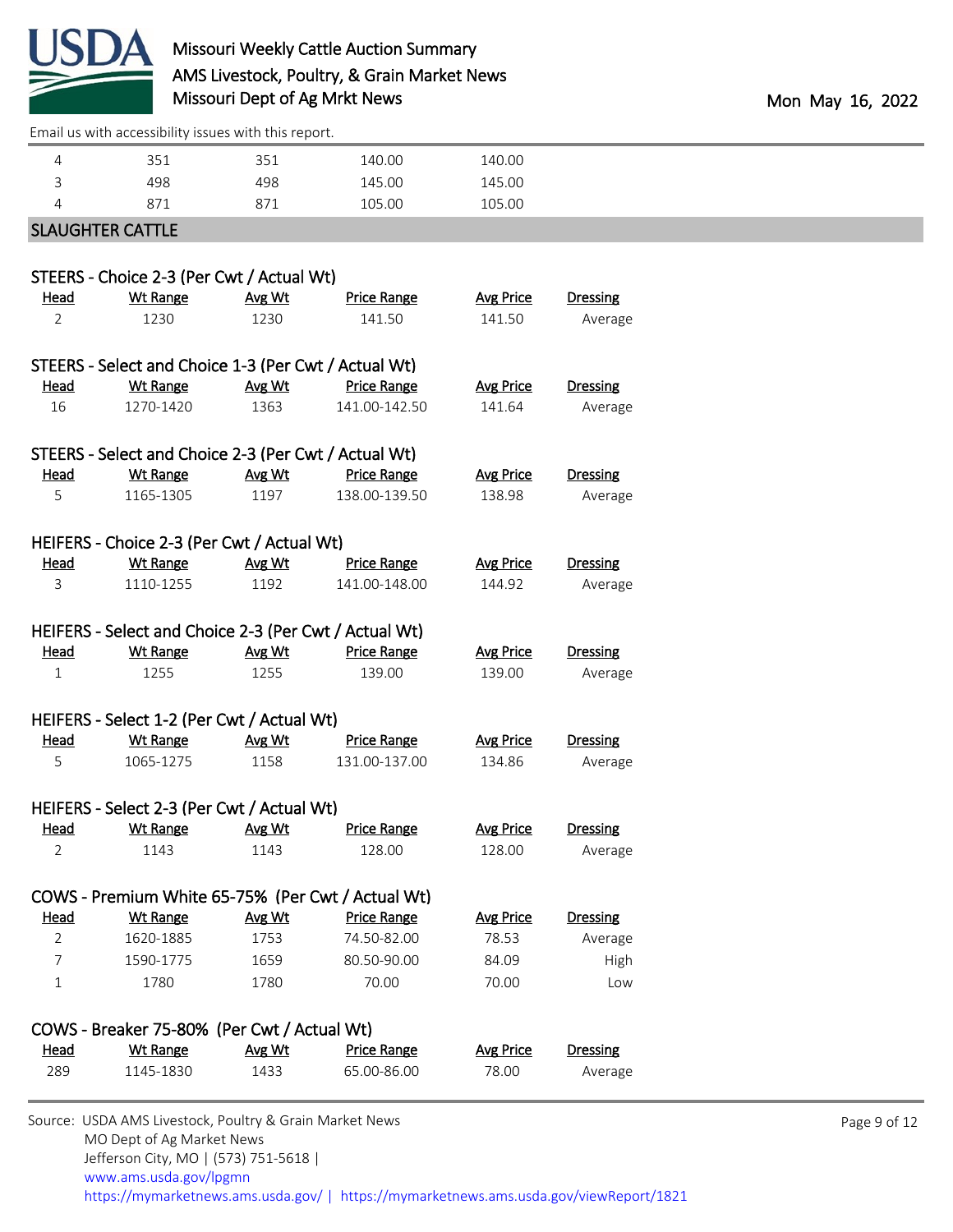

[Email us with accessibility issues with this report.](mailto:mars@ams.usda.gov?subject=508%20issue)

| High     | 84.13 | 74.00-91.00 | 1489 | 1222-1855 | 117 |
|----------|-------|-------------|------|-----------|-----|
| Low      | 69.29 | 62.00-75.00 | 1437 | 1200-1735 | 48  |
| Very Low | 64.51 | 63.50-65.00 | 1415 | 1320-1535 |     |

#### COWS - Boner 80-85% (Per Cwt / Actual Wt)

| Dressing    | Avg Price | Price Range | Avg Wt | Wt Range | <u>Head</u> |
|-------------|-----------|-------------|--------|----------|-------------|
| Average     | 76.43     | 60.00-85.00 | 1202   | 765-1525 | 654         |
| <b>High</b> | 82.74     | 74 00-94 00 | 1244   | 935-1480 | 228         |
| Low         | 67 58     | 57.00-73.00 | 1207   | 965-1385 | 129         |

# COWS - Lean 85-90% (Per Cwt / Actual Wt)

| <b>Dressing</b> | Avg Price | Price Range | Avg Wt | Wt Range | Head |
|-----------------|-----------|-------------|--------|----------|------|
| Average         | 67.14     | 50.00-76.00 | 1057   | 685-1380 | 500  |
| High            | 76.19     | 68.00-82.00 | 1081   | 655-1260 | 116  |
| LOW             | 56.31     | 31.00-66.50 | 971    | 615-1260 | 253  |
| Very Low        | 42.27     | 20.00-56.50 | 940    | 745-1235 | 78   |

# BULLS - 1-2 (Per Cwt / Actual Wt)

| Head | Wt Range  | Avg Wt | Price Range   | Avg Price | Dressing  |
|------|-----------|--------|---------------|-----------|-----------|
| 128  | 1220-2395 | 1738   | 85.00-114.00  | 104.75    | Average   |
| 87   | 1412-2265 | 1794   | 103.00-130.00 | 115 72    | High      |
| 50   | 1205-2110 | 1471   | 77.00-99.00   | 91.87     | <b>OW</b> |

#### REPLACEMENT CATTLE

#### STOCK COWS - Medium and Large 1 (Per Cwt / Actual Wt)

| <u>Age</u> | <b>Stage</b> | Head | Wt Range | Avg Wt | Price Range   | <b>Avg Price</b> |
|------------|--------------|------|----------|--------|---------------|------------------|
| ⊿- (       |              |      | 941-1130 | 979    | 115.00-123.00 | 121.15           |

### STOCK COWS - Medium and Large 1-2 (Per Cwt / Actual Wt)

| Age | Stage | Head | Wt Range | Avg Wt | <b>Price Range</b> | <b>Avg Price</b> |
|-----|-------|------|----------|--------|--------------------|------------------|
| <2  |       | 46   | 770-1210 | 991    | 84.00-128.00       | 108.46           |
| 2-4 |       | 52   | 765-1205 | 975    | 69.00-110.00       | 89.02            |
| 2-8 |       |      | 950      | 950    | 70.00              | 70.00            |

#### STOCK COWS - Medium and Large 2 (Per Cwt / Actual Wt)

| <u>Age</u> | Stage | <u>Head</u> | Wt Range | Avg Wt | <b>Price Range</b> | Avg Price |
|------------|-------|-------------|----------|--------|--------------------|-----------|
|            |       |             | 628-945  | 727    | 90.00-92.50        | 91.85     |

## BRED COWS - Medium and Large 1 (Per Head / Actual Wt)

| Age | <b>Stage</b> | Head | Wt Range  | Avg Wt | <b>Price Range</b> | Avg Price |
|-----|--------------|------|-----------|--------|--------------------|-----------|
| 2-8 |              |      | 1010-1294 | 1136   | 1275.00-1350.00    | 1312.96   |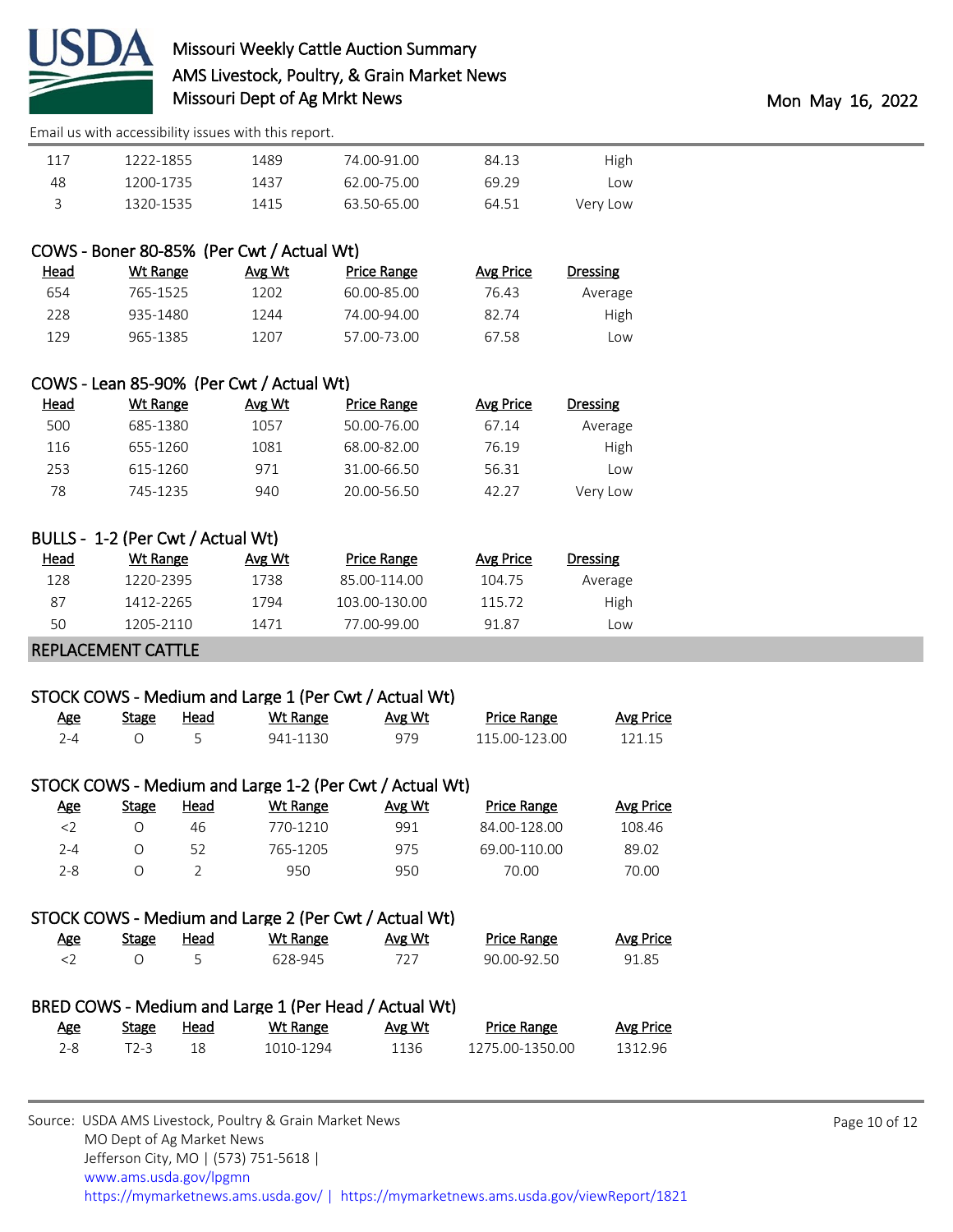

| <b>Stage</b> | Head | Wt Range  | Avg Wt | <b>Price Range</b> | Avg Price                                               |
|--------------|------|-----------|--------|--------------------|---------------------------------------------------------|
| Τ2           | 16   | 815-1165  | 911    | 930.00-1180.00     | 1071.79                                                 |
| T2-3         | 6    | 993-1055  | 1014   | 1075.00-1400.00    | 1187.75                                                 |
| Τ1           | 17   | 745-1272  | 941    | 550.00-1150.00     | 898.66                                                  |
| $T2-3$       | 108  | 920-1445  | 1160   | 875.00-1375.00     | 1146.54                                                 |
| $T2-3$       | 60   | 1025-1440 | 1186   | 1035.00-1360.00    | 1288.85                                                 |
| T2-3         | 18   | 935-1230  | 1200   | 800.00-1050.00     | 1011.69                                                 |
|              |      |           |        |                    | BRED COWS - Medium and Large 1-2 (Per Head / Actual Wt) |

#### BRED COWS - Medium and Large 2 (Per Head / Actual Wt)

| <u>Age</u> | <b>Stage</b> | <b>Head</b> | Wt Range  | <b>Avg Wt</b> | <b>Price Range</b> | Avg Price |              |
|------------|--------------|-------------|-----------|---------------|--------------------|-----------|--------------|
| $2 - 8$    | Τ1           | 4           | 1020-1175 | 1066          | 750.00-850.00      | 813.95    |              |
| $2 - 8$    | T2           | 4           | 1110-1396 | 1325          | 925.00-1075.00     | 1043.57   |              |
| $2 - 8$    | $T2-3$       | 6           | 750-970   | 863           | 575.00-875.00      | 700.63    |              |
| $2 - 8$    | T3           |             | 1115      | 1115          | 750.00             | 750.00    |              |
| >8         | T2           |             | 1050      | 1050          | 775.00             | 775.00    |              |
| >8         | T2           | 5           | 991       | 991           | 700.00             | 700.00    | Thin Fleshed |
| >8         | T3           |             | 1065      | 1065          | 750.00             | 750.00    |              |

#### BRED COWS - Large 1 (Per Head / Actual Wt)

| Age | stage | Head | Wt Range  | Avg Wt | <b>Price Range</b> | Avg Price |
|-----|-------|------|-----------|--------|--------------------|-----------|
| ን_Ջ |       |      | 1219-1557 | 396    | 1740.00-1825.00    | 1796.64   |

### BRED COWS - Medium 2 (Per Head / Actual Wt)

| Age | Stage | <u>Head</u> | Wt Range | Avg Wt | <b>Price Range</b> | <b>Avg Price</b> |
|-----|-------|-------------|----------|--------|--------------------|------------------|
| 2-8 |       |             | 770-980  | 875    | 725.00-825.00      | 781.00           |
| 2-8 |       |             | 980      | 980    | 750.00             | 750.00           |

#### BRED HEIFERS - Medium and Large 1-2 (Per Head / Actual Wt)

| <u>Age</u> | Stage | Head | Wt Range | Avg Wt | <b>Price Range</b> | Avg Price |
|------------|-------|------|----------|--------|--------------------|-----------|
|            |       |      | 905-1185 | 1013   | 750.00-1175.00     | 975.21    |

#### COW-CALF PAIRS - Medium and Large 1-2 w/ <150 lbs calf (Per Family / Estimate Wt)

| <u>Age</u> | Stage | Head | Wt Range  | Avg Wt | <b>Price Range</b> | Avg Price |
|------------|-------|------|-----------|--------|--------------------|-----------|
| 7-4        |       |      | 1000-1250 | 1111   | 1925.00-2125.00    | 2023 68   |
| 2-8        |       |      | 1050-1400 | 1192   | 1750.00-1810.00    | 1785.00   |

#### COW-CALF PAIRS - Medium and Large 1-2 w/ 150-300 lbs calf (Per Family / Estimate Wt)

| Age | Stage | Head | Wt Range  | Avg Wt | <b>Price Range</b> | Avg Price |
|-----|-------|------|-----------|--------|--------------------|-----------|
| 7-4 |       |      | 1000-1050 | 1025   | 1275.00-1325.00    | 1300.00   |
| 2-8 |       |      | 900-1463  | 1350   | 1200.00-1575.00    | 1465.63   |
| 5-8 |       | h    | 1125-1150 | 1138   | 1010.00-1385.00    | 1233.33   |